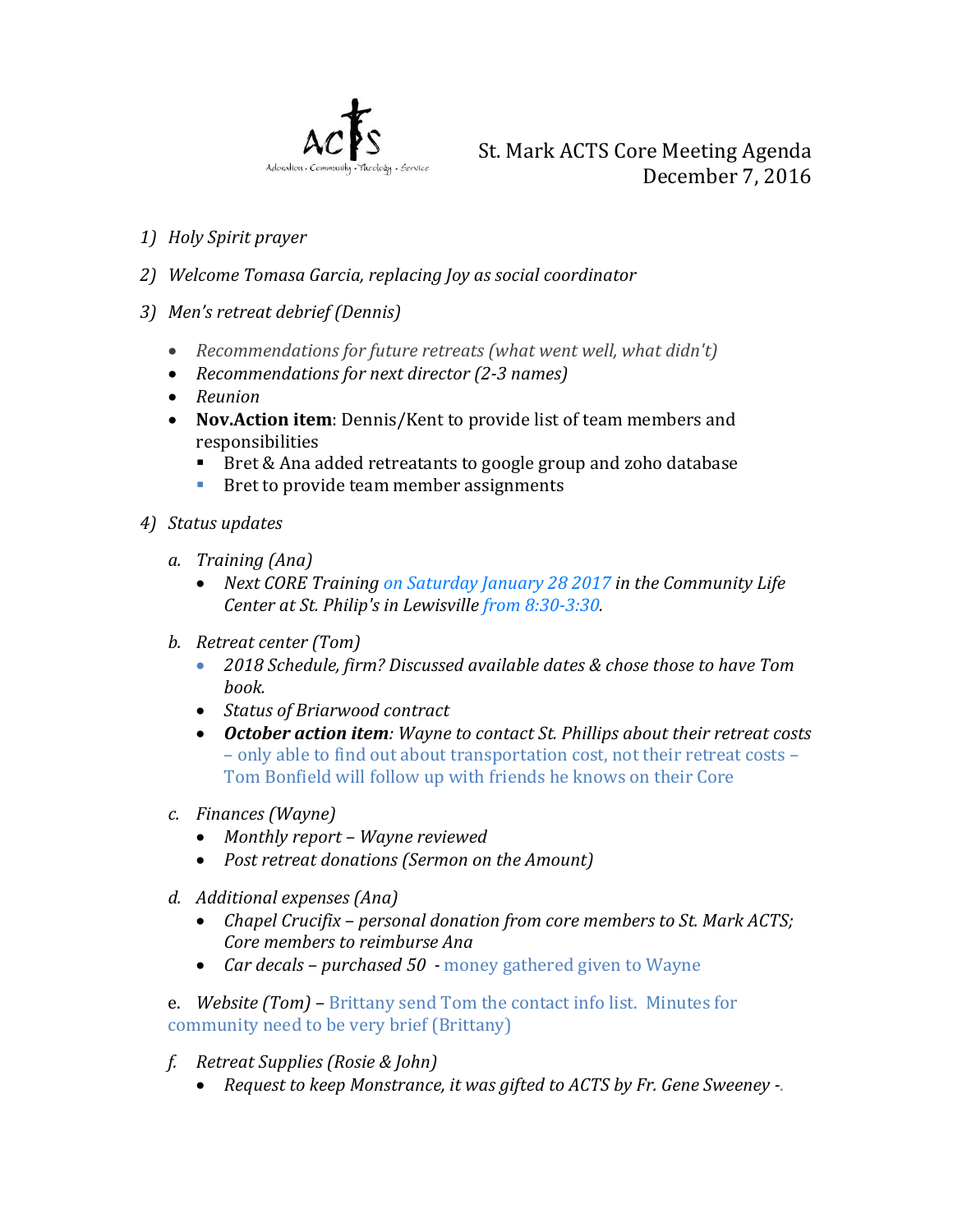

- *Trailer inventory "party" –* still at Tom Bonfield's house for now ok w/ICC.
- *Ideas/leads for new trailer* Rick will give John options for free commercial truck & to Kurtis for input.
- *Current St. Mark supply inventory*
- Retreat Support (Nada & Patrick)
	- *Debrief from men's retreat*.
- *g. Faith-Sharing groups (LoriAnne & Skip)*
	- *October action item: continue gathering names/contact details of existing groups*
	- *New groups formed from men's retreat?*
- *h. Social event ideas (Tomasa)*
	- *Action item: plan Spring event nothing scheduled so far, Tomasa to bring* ideas next month
	- *Action item: plan a meet up prior to candlelight, maybe Fuzzy's or Earl's*  next women's retreat is May 11-14 weekend**,** Teen ACTS June 8-11
- *i. Music (David) –* can help with music for social events
- *5) Select Women's Retreat (WARS17) Director*
	- *Must be a Roman Catholic member of the parish and in good standing, live a moral, ethical and faith-filled life in communion with the Catholic Church*
		- o *Fr. George will determine eligibility whether the nominee is in good standing*
	- *Must have served on at least two teams*
	- *Must have demonstrated leadership qualities with a servant's heart*
		- o *Served as a co-director or as a head of a major ministry*
		- o *Directed or planned other types of retreats*
		- o *Works in a professional capacity that requires they have leadership qualities/abilities*

Women's Director chosen – Ana will get Father's approval and contact her

*6) AOB – Any Other Business* 

Brad putting out applications for Director/Co for Teen ACTs retreat

*7) Closing prayer-St Michael*